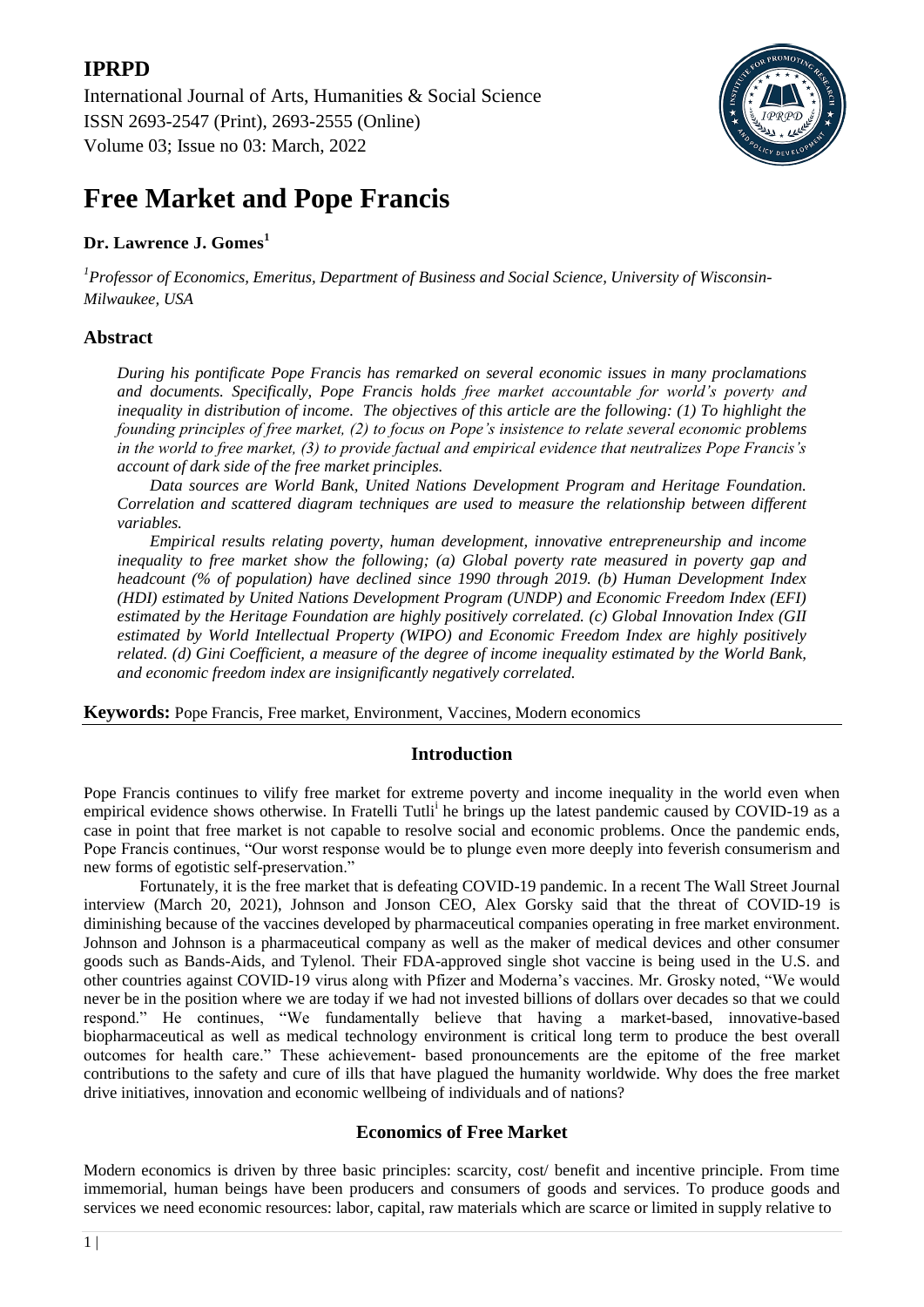their demand. However, we have unlimited wants, and our desire to transform these resources into finished goods and services to satisfy our various wants are unlimited. The asymmetry between limited resources and unlimited wants lead us to choose from various wants weighing their costs and benefits. When benefit of a product exceeds our spending, we are incentivized to continue to use the product. Similarly, as producers, when the rate of return or profitability exceed cost of production, we take initiatives to increase production and innovation. These principles apply to consumers, firms, industries and the entire economy.

The presence of asymmetry between limited resources and unlimited uses of resources forces us to decide what goods and services we are going to produce to satisfy our wants and how we will make them. In other words, how we will manage our resources to sustain our lives. Two systems have evolved overtime to guide consumers and producers of goods and services. In one system, it is consumers and producers who jointly decide without any coercion what goods and services are to be consumed and produced. This system is the free market system where producers use resources to produce goods and services to be purchased by consumers to satisfy their wants. The consumers want to get the most from spending their limited income by purchasing the products they prefer most. Their preferences are signaled through prices they are willing to pay. On the other hand, producers' goal is to earn profit to support themselves, to innovate and grow their businesses which drive them to produce what consumers prefer. Profit enhancement goal propel the producers to produce and market the products efficiently. Exchange of goods and services between consumers and producers is mutually beneficial. Alternatively, an economic system where the government dictates the state-owned industry employees which goods and services are to be produced using national resources. Consumers have no opportunities to indicate their choice of goods and services. They will purchase what the state-owned monopoly will produce and sell in the market at a dictated price by the central government. This economic system is known as socialism which prevailed in former Soviet Union until 1992, and is still continuing in North Korea, Cuba, Venezuela resulting in starvation of their citizens and economic disasters.

# **Founding Fathers of Free Market**

Like Hayek and Mises, Friedman<sup>ii</sup> believed that only the free market could organize and distribute resources efficiently and without coercion. The free market, with its unique features such as price competition (guided by rule of law), quality competition, consumers' incentives to get most from their spending and producers' incentives to use resources more efficiently to earn profit, is a better system to enhance public wellbeing. The free market economic system also guarantees ownership of private property to enhance our private and social prosperity without adversely affecting others. Friedman also noted that the free market may not be the perfect solution but emphasized that it is the most workable alternative known to us today to organize our resources to be productive and creative. Hayek also struck a similar chord when he said,

―Our freedom of choice in a competitive society rests on the fact that, if one person refuses to satisfy our wishes, we can turn to another. But if we face a monopolist we are at his absolute mercy. And an authority directing the whole economic system of the country would be the most powerful monopolist conceivable …, it would have complete power to decide what we are to be given and on what terms. It would not only decide what commodities and services were to be available and in what quantities; it would be able to direct their distributions between persons to any degree they liked." Friedrich Hayek<sup>iii</sup>, The Road to Serfdom.

Hayek also emphasized repeatedly in volumes of journal articles and books that the unique advantage of the market is that it allows millions and millions of consumers and producers to respond individually to freely determined prices in consumer and producer goods and services markets. These spontaneous responses to advance their economic wellbeing in a free market environment cannot be duplicated by a government bureaucratic central plan. Hayek very pointedly said, "The more the state "plans" the more difficult planning becomes for individual." We are witnessing now in China and Russia as predicted by Hayek and Friedman that planning leads to dictatorship, enabling it to form a coercive political ideology suppressing the economic freedom of workers. Planning and dictatorship in some countries like Venezuela, North Korea, and Cuba have deprived people of basic food and health care.

Theoretical foundations and economic models of the free market were established beginning with Adam Smith in his book, Wealth of Nations in 1776, and subsequently for the last 250 years by authors like Mises, Hayek and Friedman. Volumes of peer reviewed journal articles using empirical and case study approaches have established the superiority of free market over state planning in managing national resources to produce goods and services for consumers.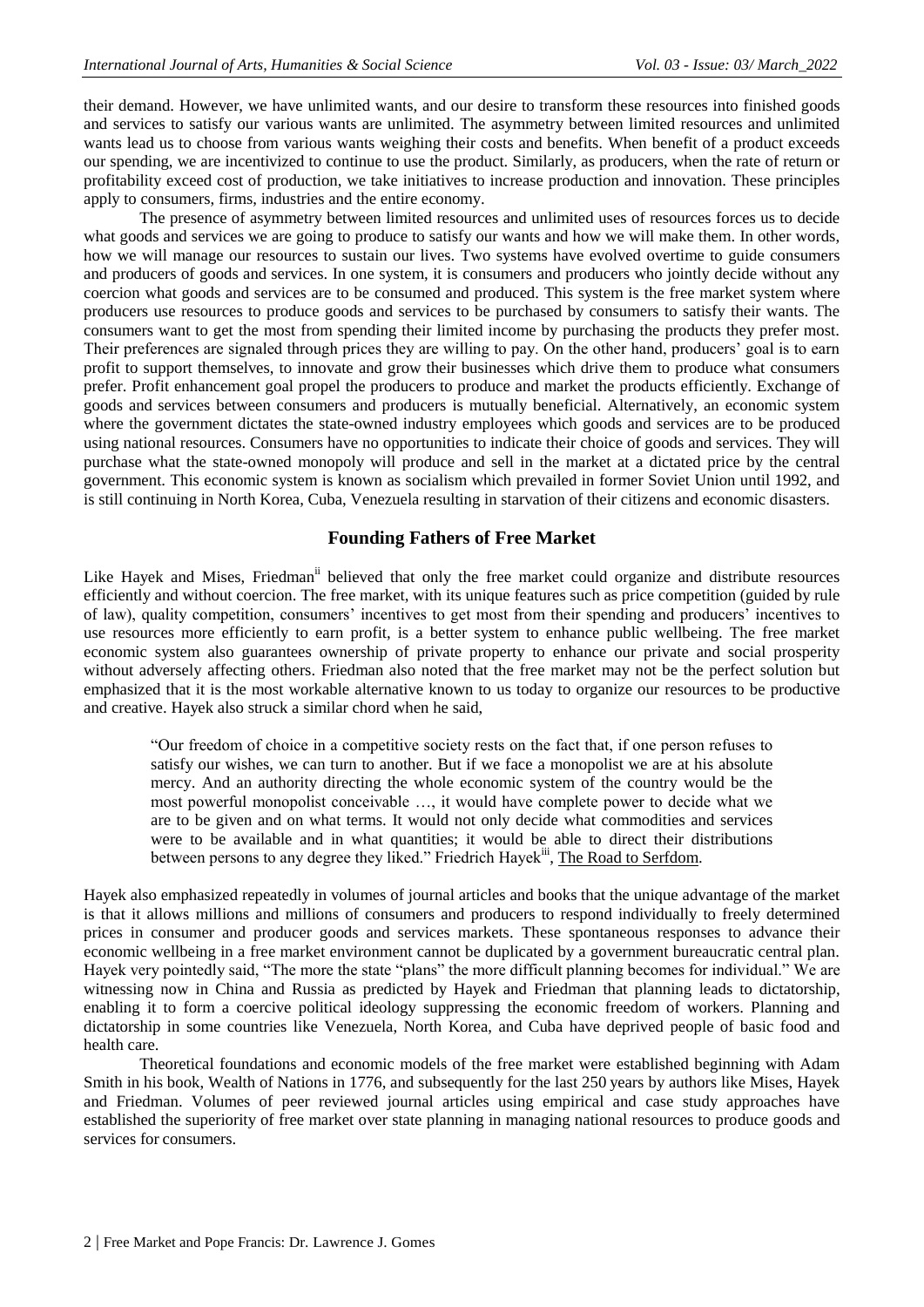# **Pope's Criticism of Free Market**

Over the years different Popes approached and analyzed world socio-economic problems differently and suggested remedies they thought right. Maciej Zieba in Papal Economics (2013) contends that Popes Leo XIII, Pius XI, Saint John Paul II followed tradition of Thomas Aquinas and Antoninus of Florence in taking "wholistic" approach that offers a realistic picture of social and economic situations. They diagnosed the causes of the problems such as global poverty, and suggested ways to eliminate them. Pope Paul VI emulated the tradition of John Chrysostom<sup>iv</sup> and Bernard of Clairvaux<sup>v</sup> in taking a "pastoral" approach to socio-economic issues. This perspective focuses on exposing socio-economic problems that needs to be redressed, especially identifying injustices that prevail. Pope

Francis seems to take the second approach. In his first encyclical, "Ludato Si" (Praise Be)", 2015, Pope Francis labelled free market economic system as a "structural perverse" system where rich exploits the poor. "The foreign debt of poor countries has become a way of controlling them," and "developed countries ought to help pay this debt by significantly limiting their [own] consumption of non-renewable energy"

He also says, "...this is a system where businesses put profit ahead of people". Pope Francis called the unfettered pursuit of money "the dung of the devil'. In a document released by the Vatican in May 14, 2018, Pope Francis said, "The objective of mere profit easily creates a perverse and selective logic that often favors the advancement of business leaders who are capable, but greedy and unscrupulous."

On economic growth and increase in global wealth, Pope Francis faults free market as the growth has also led to higher poverty and higher income inequality. As we see later that income inequality is unrelated to economic freedom, However, the Pope says, "The world's wealth is growing in absolute terms, but inequalities are on the increase. In rich countries, new sectors of society are succumbing to poverty and new forms of poverty are emerging. In poorer areas some groups enjoy a sort of "superdevelopment" of a wasteful and consumerist kind which forms an unacceptable contrast with the ongoing situations of dehumanizing deprivation."<sup>vii</sup>

The Vatican remedy is heightened morality and government regulation. In response, the Chicago Tribune (May 15, 2018) wrote, "The nature of free market capitalism, based on risk and reward, makes it imperfect: Opportunity doesn't guarantee success. Competition creates winners and losers. Also true: while many business leaders are ethical, some are not. What is also certain that free market capitalism incentivizes people to work, creates wealth and improves lives. The United Nations found in 2015 that the number of people living in extreme poverty had plunged by more than half, from 1.9 billion to 836 million since 1990—the era in which the Iron Curtain fell, capitalism invaded Eastern Europe, and China embraced free market principles."

In the encyclicals during his pontificate that include economic and social issues, Pope Francis depicts a deep distrust for the economic system that shapes the economic activities in most of the countries. He thinks production of goods and services by corporations are strictly driven by profit motive at the expense of workers benefits and welfare. As I have indicated earlier, that exchange of goods and services between the producers and consumers in a free market system is not perfect, neither is it in any system. However, eclectic experts on business and economics do agree on the following regarding free market: consumers have choices in most markets, and supply and demand determine prices (and ultimately, profits) most of the time . The experts' consensus is incompatible with Francis's view of profit as almost necessarily coming at the expense of others, Pope Francis sees the flow of goods and services in a competitive economy is influenced by "unbridled neoliberal ideology" that nurture an unjust system.

# **Case Study: Market versus Planviii**

More recently, in a 2021 article, "Economic Well-Being Under Plan versus Market: The Case of Estonia And Finland" by Anna Bocharnikova provides us with an excellent empirical evidence of how a free market improves economic well-being of a country compared to centralized planning system. Her case study involves two countries: Estonia and Finland. Historically, these two countries shared common political, cultural and economic characteristics except for the period of 1944-1991. During this time Estonia lost her political and economic freedom to Soviet Union. Her economic activities were subject to the command of the planning bureaucrats of the Soviet Union. However, Finland continued her democratic institution along with economic activities operating under free market. After the collapse of the Soviet Union in 1991, Estonia became democratic, and her economic and political institutions reverted to pre-1944, similar to Finland. To evaluate economic condition of population of Estonia during Soviet occupancy that bureaucratically directed production and other economic activities, Bockerniva used Purchasing Power of Wages (PPW) earned by the household in Estonia. PPW shows how far wages go to purchase minimum food, clothing and shelter. Using extensive data and statistical technique, Bockerniva found that in 1938 the purchasing power of wages in Estonia was 4 percent lower than in Finland. However, it was 43 percent lower in 1988 when Estonia was under Soviet Union. After the fall of Soviet Union in 1991, the gap had fallen to 17 percent. Ms. Bockerniva concludes, "Consequently, as measured by purchasing power of wagers, well-being in Estonia and Finland was similar before Soviet occupation, widely diverged during Soviet rule, and converged after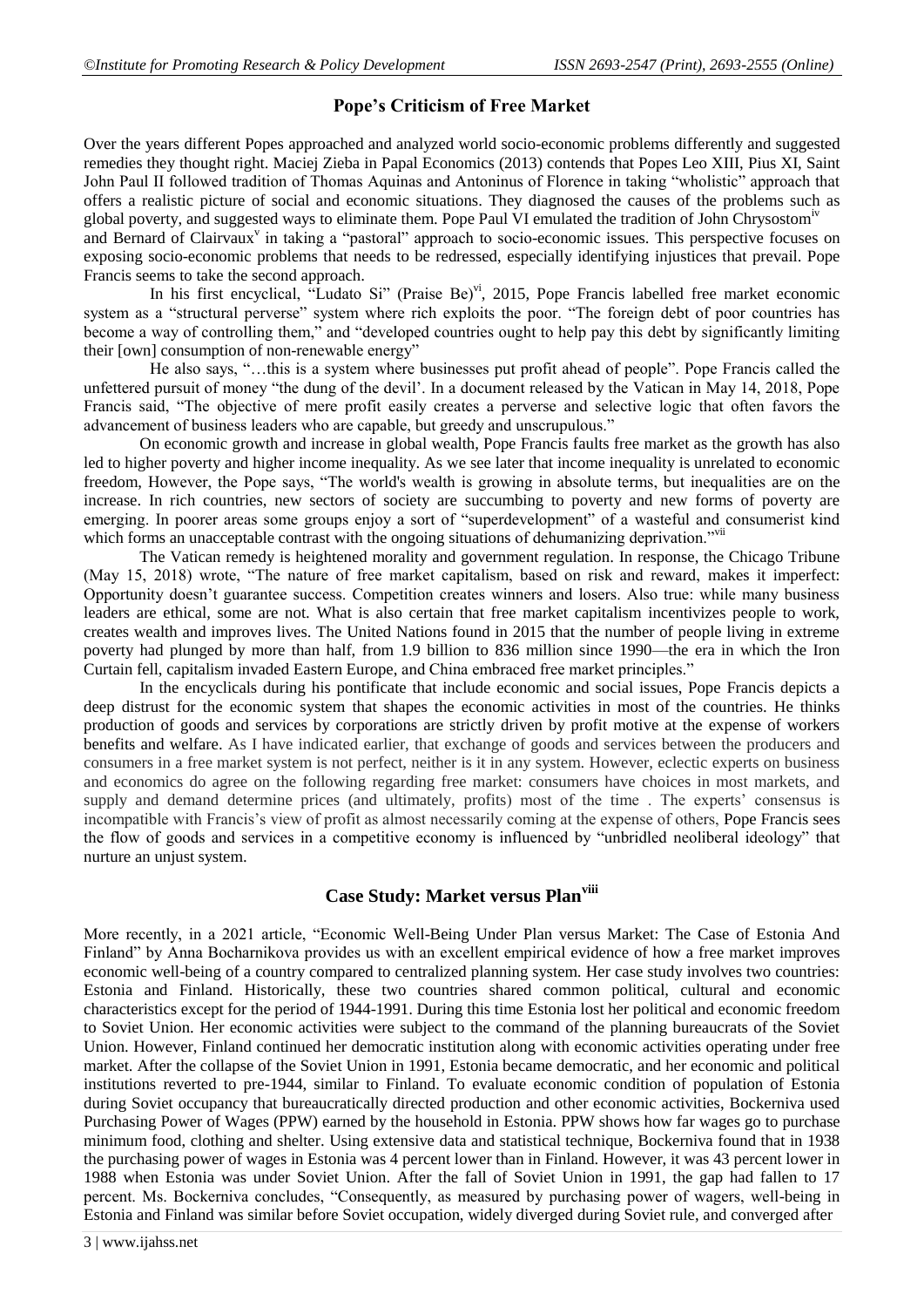Estonian independence, with transition from plan to market."

In 2017, Jim Yong Kim, the World Bank President, noted, "The world had made a great progress in last quarter-century (1990-2015) in reducing extreme poverty--it was cut by stunning two- thirds. More than a billion people have lifted themselves out of extreme poverty. This is one of the greatest human achievements of our time, now we have the opportunity to end poverty in less than a generation." From 1990 to 2018, the extreme poverty rate dropped an average of one percentage point per year – from 36 % to nearly 8.25%. In 2018, about 8.25% of people live on \$1.90 a day (2011 PPP) or less. Between 2015 and 2020, 15 countries managed to elevate 802.1 million people out of extreme poverty. By the end of 2019, according to Donna Barne and Divyanshi Wadhwa of World Bank, the poorest countries had greater access to water, electricity and toilet. Poverty and child mortality have fallen. $i$ 

### **Downward Trend of World Poverty**

The World Bank Development Research Group uses poverty gap indicator to measure poverty by looking at household per capita income and consumption. The poverty gap is a ratio showing the average shortfall of the total population from the poverty line—the minimum level of income required to secure the basic necessities for survival. Current poverty line is \$1.90 per day (2011 PPP).



**Figure 1 Global Poverty Gap and Percentage of Population Poor at the \$1.90 per Day (2011 PPP)**

#### **Data Source: World Bank, 2018-19; data.worldbank.org**

Figure 1 (a) and (b) shows that global poverty measured in poverty gap and headcount (% of population have declined since 1990 through 2019. A major difficulty in measuring world poverty is that the price levels (i.e., CPI) to purchase basic necessities differ across the countries. These cross-country differences in purchasing power are adjusted through purchasing power parity (PPP) adjustment. Figure 2 below shows a sustained increase of global population not living in extreme poverty between 1950 and 2015.



**Figure 2: Decline in Global Poverty Level**

With this poverty data, it might lead us to hypothesize that massive population growth since 1950 would worsen poverty. The Club of Rome in its best-selling 1972 report, Limits to Growth, alerted the world to the consequences of massive population explosion and health of the planet. More specifically, its computer simulation suggested that economic growth and standard of living could not continue to grow in the long run because of resource depletion from population explosion, leading to starvation and deaths by 2000. The major omission from this esoteric study was the exclusion of the dynamism of free market. Incentive principle embodied in free market drives entrepreneur to invent technology and new processes of production to deal with predicted or actual shortages of goods and services. It is innovative food technology that that enormously increased the yield of agricultural products

per acre beginning in the eighties. Today, new food technology has made many less developed countries foodsurplus countries, including Bangladesh which Henry Kissinger, Secretary of State in the Nixon administration, labeled as international basket case in 1971. According to Fraser Institute, as the free market movement started taking hold in 1950, world population was 2.52 billion, more than 70 percent, 1.81 billion lived in extreme poverty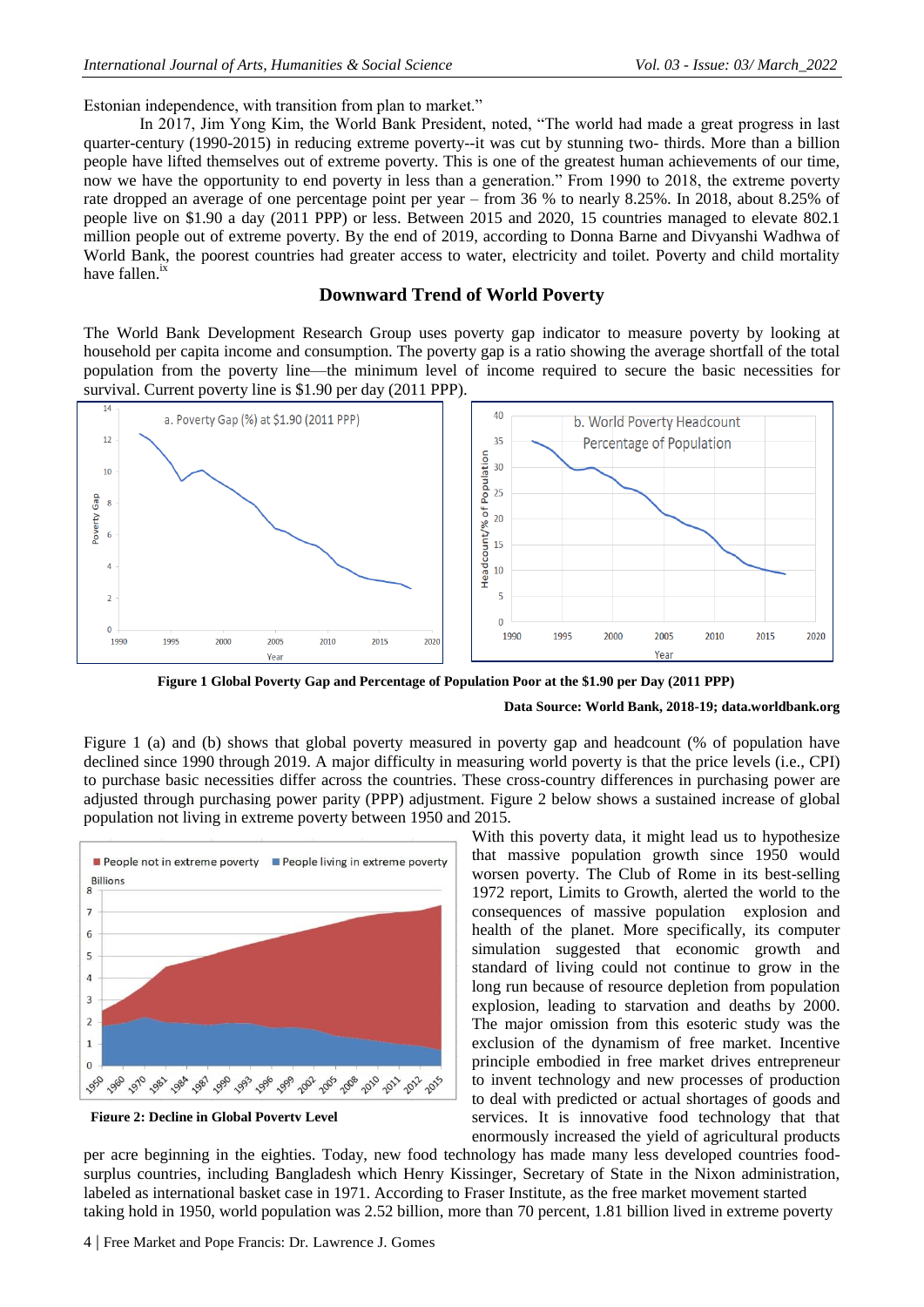on less than U.S \$1.90 per day. Fraser Institute continued, "By 2015 (the most recent global poverty estimate), world population had exploded to 7.35 billion yet only 0.7 billion lived in poverty, less than 10 per cent which is still too many. Despite a three-fold increase in global population, the absolute number of people living in poverty dropped by more than 60 per cent".

Free market remains the best way to combat extreme poverty. Nations in the top quartile of economic freedom had an average per-capita GDP of \$40,376 in 2017, compared to \$5,649 for bottom quartile nations (PPP constant 2011 US\$). In the most economically free countries, the average income of the poorest 10% was \$10,660, compared to  $$1,345$  in the least economically free countries 2017 (PPP constant 2011 US\$).<sup>x</sup>

### **Economic Freedom and Innovation**

Economic Freedom Index measures the degree to which the policies and institutions of countries are supportive of economic freedom. The Heritage Foundation in the U.S. and the Fraser Institute in Canada calculate an economic freedom score for about 180 countries. The features of the economic freedom index for these countries are personal choice, voluntary exchange, freedom to enter market and compete, and security of the person and privately-owned property. These features jointly represent free competitive market economy.

With the collapse of the Soviet Union in 1991, the Global average economic freedom (Heritage Foundation) score has been steadily increasing, reaching the highest, 61 (max =100) in 2019 in 24 years. In an article provocatively titled "Russia is great at invention, but stinks at innovation," Loren Graham, MIT technology historian, elaborates upon the reasons behind this striking phenomenon: Why are Russians so good at the development of scientific and technological ideas and so miserable at gaining economic benefit from those ideas? Graham continues, the answer is not the lack of talent or ability of their scientists or engineers; it is their failure to develop a competitive society in which the brilliance of its citizens can find fulfillment and are rewarded for their tangible contribution to economic development. All the rulers of Russia, from Peter the Great to Vladimir Putin, have believed that the answer to the problems of modernization is technology itself, rather than the societal environment which promotes the development and commercialization of technology (Graham, 2015).

What kind of "societal environment" is best suited towards fostering innovation, harnessing creativity, and supporting wealth creation? The answer is almost self-evident: Graham states, "A democratic form of government, a free-market economy with investors seeking new technology, protection of intellectual property, control over corruption and crime, a legal system in which the accused has a chance of being declared innocent, a culture that tolerates criticism and allows independence, a willingness to learn from failure in order to try again — these are some of the intangible characteristics of an innovative society."

In *Making Poor Nations Rich: Entrepreneurship and the Process of Economic Development*, xi economist Benjamin Powell assembled a series of case studies highlighting countries that managed to lift themselves out of



**Figure 3: Relationship between Economic Freedom Index and Innovation Index**

Sources: The Global Innovation Index (GII), 2018, has been jointly developed by Cornell University, Paris-based business school INSEAD and World Intellectual Property Organization (WIPO), and includes more than 80 indicators exploring a broad vision of innovation, including political environment, education, infrastructure and business sophistication. Index of Economic Freedom (2019), as discussed above, has been developed by Heritage Foundation, Washington, D.C.

poverty. Countries as varied as Hong Kong, Singapore, New Zealand, and Botswana experienced dramatic economic growth and prosperity when they followed and instituted the following: private property rights, the rule of law, low costs of market entry, and trade liberalization. All of these variables are critical components for an economically free environment that encourages entrepreneurship and wealth creation.

William J. Baumol in his book, Free-Market Innovation Machine: Analyzing the Growth Miracle of Capitalism, argues that free market provides a platform where systemic innovative activities are nurtured in firms. In a competitive environment, no firms want to fall behind others in new products and processes. Baumol also highlights a unique attribute of competitive firms: inter- firm collaboration in the creation and use of innovations. This mutual interdependence, according to Baumol, leads to unprecedented innovative initiatives and economic growth in free market economies across the globe.

Figure 3 provides empirical evidence to Baumol's conjecture highlighting the centrality of free market: it provides conducive economic environment to innovative initiatives undertaken by entrepreneurs. Increased innovative activities unleash greater economic opportunity and generate virtuous cycle of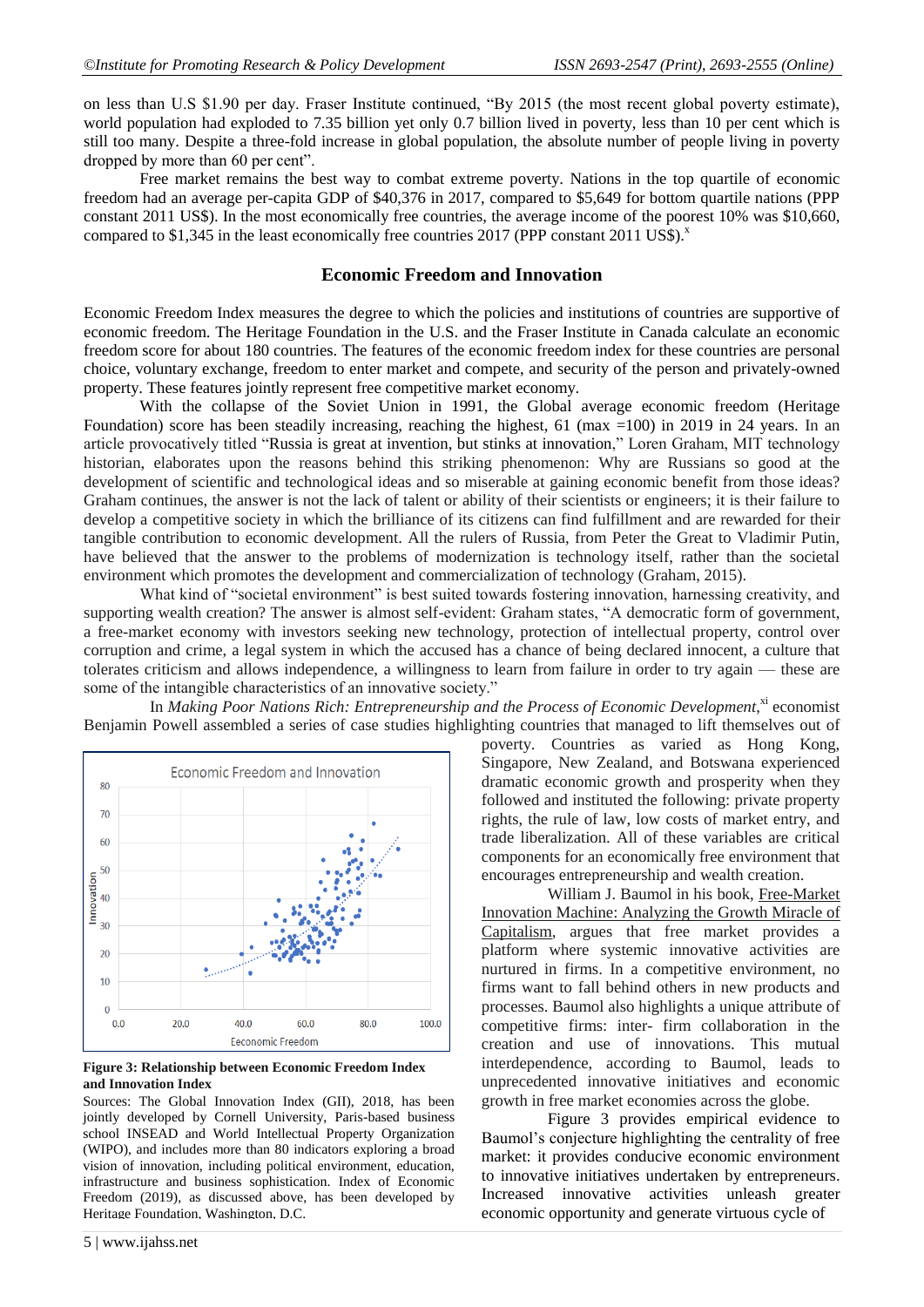investment in new technology. The positive link between economic freedom and higher levels of innovation (Correlation:0.732, Figure 3) confirms dynamism of free market facilitating higher economic growth. Why do economists emphasize economic growth? Higher economic growth leads to higher per capita gross domestic product (GDP) used as a proxy for economic standard of living of different countries across the globe. In addition to higher economic standard of living reflected in higher per capita GDP, several studies (O'Hare 2013, Birchenall,  $20015$ ) have also shown high negative correlation between per capita GDP and child mortality rate $\frac{x}{i}$  and positive correlation with life expectancy.

### **Economic Freedom and Human Development**

The United Nations Development Program (UNDP) has developed an instrument to measure overall quality of life known as Human Development Index (HDI). It attempts to capture socio- economic development of citizens of the countries in key dimensions of human development: a long and healthy life, being knowledgeable (Education), and having a decent standard of living. Health is measured by life expectancy at birth; education dimension is measured by mean years of schooling for adults aged 25 years and more, and expected years of schooling for children of school entering age; standard of living is measured by real per capita GDP. Because HDI includes these vital dimensions of socio-economic aspect of life, is economic freedom conducive to human development? As noted above, economic freedom, nurtured by rule of law, property rights, and open competitive markets, is of utmost importance for overall human development.

An empirical cross-national study of 88 countries by Cephas Naanwaab, 2018, shows that the countries with the least human development parameters have most to gain from economic freedom accommodated by free markets. Societies based on economic freedom are the ones with the strongest record of human development. The author used conditional quantile regression to measure differential impact of economic freedom across the distribution of Human Development. At the lower quantile of HDI distribution, economic freedom tends to have a pronounced effect on advancing human development and then levels off at the upper quantiles. Naanwaab concludes, "Policy implication of these findings is that countries that have the least human development have the most to gain from improvement in economic freedom."

To reinforce the relationship between economic freedom and human development, I used relatively more recent data on HDI and EFI and used a different source of data on EFI. I used correlation coefficient and scatter diagram techniques to estimate the relationship between these two variables. The results are shown below in figure 4.



Figure 4 shows the correlation between economic freedom and human development. The correlation coefficient is 0.7925. There are two sources of economic freedom index (EFI) currently available, estimated and published by the Heritage Foundation and by the Fraser Institute. Both of these are widely used in economic and social researches. This paper used the index of the Heritage foundation, since it provides annual values for economic freedom, whereas Fraser Institute publishes the data for every 5 years. The scores on the Economic Freedom Index (EFI) have been retrieved from [www.heritage.org/index.](http://www.heritage.org/index) The Human Development Index (HDI) scores have been obtained through the annual official reports of the United Nations Development Program (UNDP). I used 2018 data for 158 countries for which data were available on these two variables. Composition of these two indexes have been presented earlier in the paper. The strong positive correlation

between human development and economic freedom is consistent with Naanwaab's (2018) study.

Analysis of free market and empirical findings as presented above relating to poverty, human development and innovation reinforce the following: during the last 50 years developing countries operating under the institutions of free market economic system have succeeded to a great extent in lifting the poorest of the poor out of their desperate and absolute poverty.

Unfortunately, Pope Francis ignores the fact that free market creates the environment for increased production of goods and services which leads to higher per capita income leading to eventual elimination of poverty.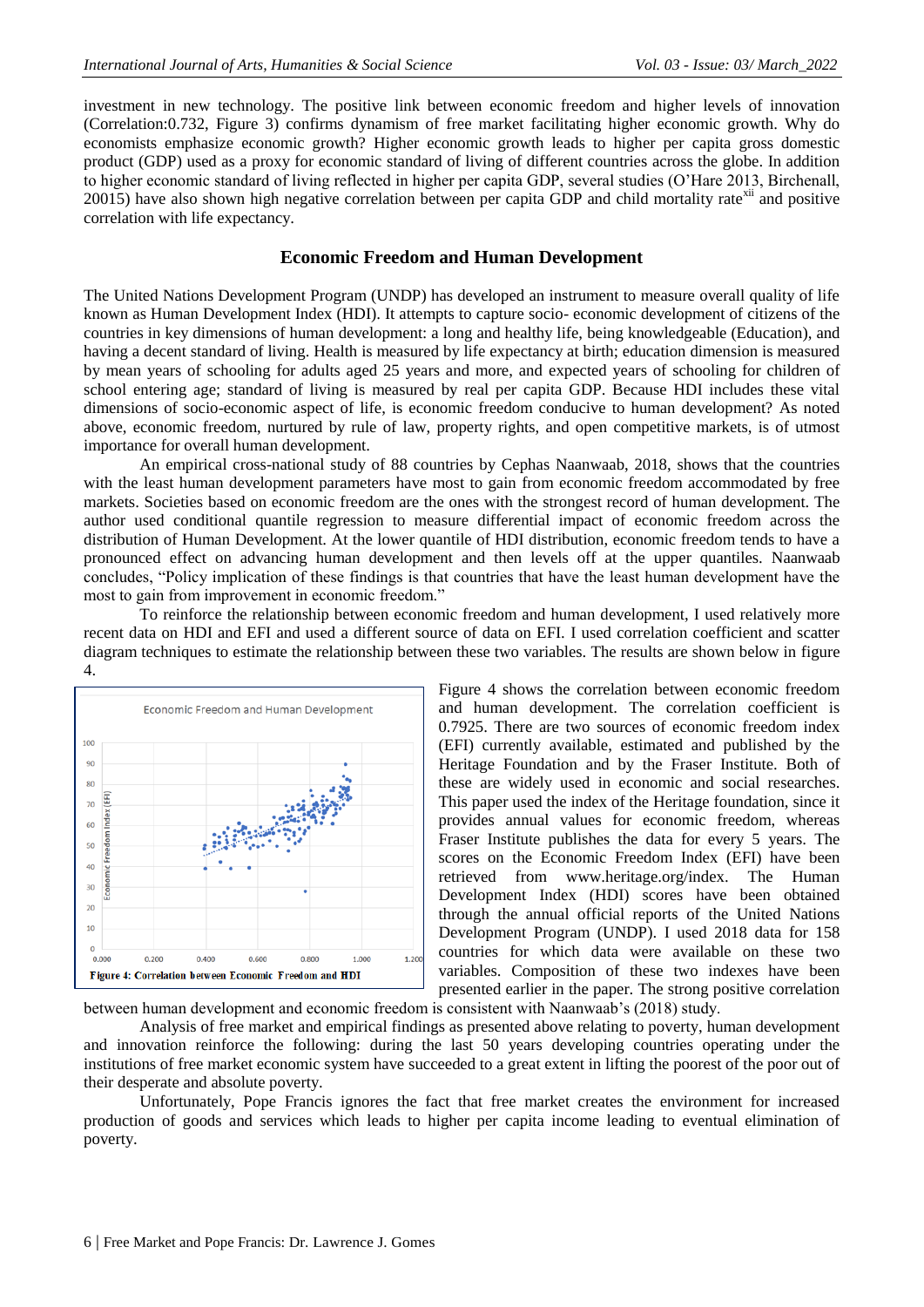# **Economic Freedom and Income Inequality**

In his latest Encyclical, Fratelli tutti (2020) Pope Francis continues to downgrade the operation of free market, and without providing any concrete example asserts that economic freedom leads to economic inequality in distribution of income. There is no empirical evidence that more economic freedom leads to higher inequality. The World Bank uses a statistical equation, known as Gini coefficient, to measure the degree of income inequality of income of different countries of the world. The value of the coefficient is between 0 and 1. O indicates perfect equality and 1 represent perfect inequality in distribution of income. An increase in the Gini coefficient of a country suggests that income is becoming more unequally distributed. Using the World Bank data on Gini coefficient and Economic Freedom Index estimated by Heritage Foundation, I calculated the correlation coefficient and plotted a scatter graph of these two variables. The data were available for 166 countries for 2019. The results are presented below. Figure 5 shows that income inequality and economic freedom are hardly related. However, the correlation coefficient is negative, -0.104. The results suggest that higher economic freedom does not lead to higher income inequality as Pope Francis stipulates in his encyclicals, though the results are not statistically significant.



**Figure 5: Economic Freedom and Income Inequality**

Pope St. John Paul II in the 1991 encyclical, Centesimos Annus, identified the virtues of free market in capitalism saying, "If by capitalism is meant an economic system which recognizes the fundamental and positive role of business, the market, private property and the resulting responsibility for the means of production as well as free human creativity in the economic sector, then the answer is certainly in the affirmative (*role of free market*) even though it would perhaps be more appropriate to speak of a business economy, market economy, or simply free economy." Free market as

analyzed earlier reflects these growth-oriented, competitive, wholistic economic development features that Pope St. John Paul emphasized in the encyclical. He recognized that economic life is significant in productive activities only when life itself has meaning. I indicated earlier that a free market is not a perfect economic system to organize resources of a country to produce goods and services. However, economic history for the last 100 year shows that it is much better economic system compared to state monopoly or socialism. The free market is the best among all imperfect systems. Societies thrive as economic freedom expands in producing and exchanging goods and services without government's bureaucratic interferences.

## **Conclusion**

In a free market economy where the rule of law is enforced, businesses do not grow and earn profit by exploiting consumers and others. Profits are not ‗devil's dung'. A thriving economy is not a *zero-sum* game where a fixed amount of national income is divided among the citizens; the economy is dynamic where the amount to be distributed (the size of the pie) also expands leading to higher benefits for everyone.

The empirical evidence presented in this study shows that free market under the umbrella of overall economic freedom is critical in nurturing broad-based economic growth that reduces poverty and brings more opportunities for the greater number of people to work and be economically independent. Ensuring freer competitive markets for goods and services leads to more innovative activities that generate new goods and services for consumers and more productive and efficient methods of production for producers. Also notable is that this research finds that societies based on economic freedom are the ones with the strongest human development contrary to Pope Francis' criticism of free market during his pontificate to date.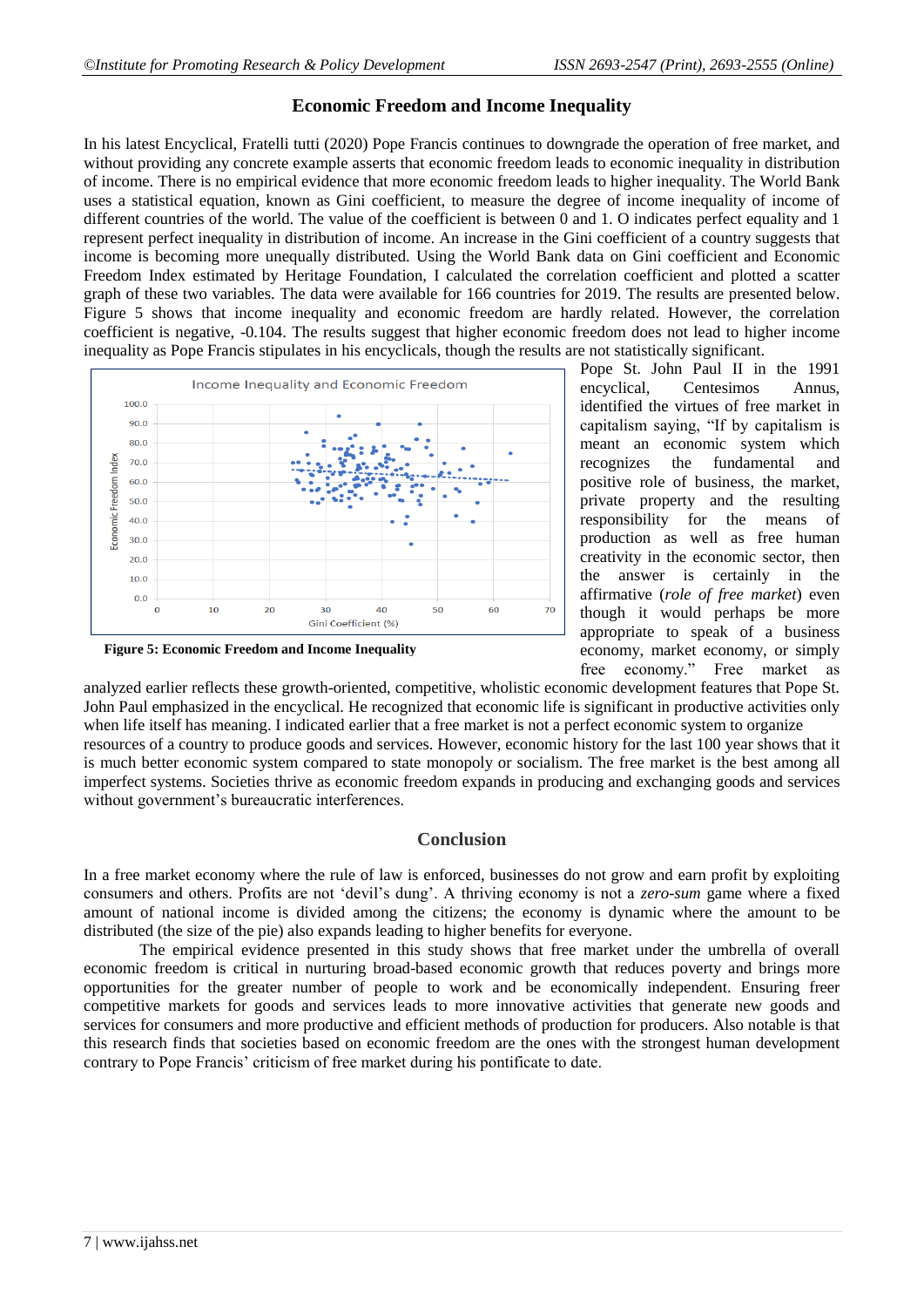### **End Notes**

**.** <sup>i</sup> Pope Francis, *Fratelli Tutti* (October 3, 2020), Encyclical on Fraternity and Social Friendship. Francis believes that the response to COVID-19 emergencies in the world might be compromised due to the reliance of free market institutions in articulating medical and economic assistance to the needy.

<sup>ii</sup> Along with a solid list of publications, books and journal articles, in Free to Choose, Milton Friedman, a Nobel Prize-winning economist and his Wife Rose Friedman explain in simple terms how free markets work. They also show with historical evidence how different government project, regulations of businesses and government control, though well-intentioned leads to bloated bureaucracy, economic inefficiency and huge wastage of scarce resources.

iii Hayek also described free market as "spontaneous order" where free enterprises are not unplanned or unregulated; however, planning and regulation take place from the coordination of decentralized knowledgeable consumers and producers, not government bureaucrats.

John Chrysostom (A.D 347-407) was bishop of Constantinople. A renowned orator, he earned the epithet Chrysostom, or "golden-mouthed," and is a Father of the Church. As preacher, he drew the enthusiastic approval both of. his bishop and of the Christian laity. To John, rich people are responsible for hunger. He preached that gaining wealth necessarily means that some injustice has occurred in the process. The fact of uneven distribution of wealth is itself proof of abuse. John preached that withholding your wealth from the poor, regardless of what they might do with that money or how they became poor in the first place, is theft. "What St. John Chrysostom Can Teach us About Social Justice" by Taylor Standley, 2017

<sup>v</sup> Love of money and its consequences becomes a dominant theme and a lens through which Bernard focuses his thought on the ultimately spiritually purposeless and dangerous pursuit of worldly gain. An uncontrollable love of riches serves only to heighten the desire of, rather than refreshing, the soul. Pleasures of the world, gluttony, lust and love of money are so unsatisfactory because transitory, insatiable. Acquisition of material wealth is a fraught process; fear of loss ends up fueling a terror in possession. All of this distracts the rich man from the proper object of devotion 'he despises the glory which eye has not seen, not ear heard, not the heart of man conceived, which God has prepared for those who love him'.Gasper, Giles E. M. ―Bernard of Clairvaux, material and spiritual order, and the economy of salvation.‖, *Journal of medieval history*, 45 (5). 2019.

v<sup>i</sup> Pope Francis' Encyclical Letter Laudato Si' (May 24, 2015) is primarily concerned with a range of environmental issues, particularly climate change. However, as the Pope emphasizes, environmental issues are linked with the reduction of global extreme poverty, the need to care for the poor and the regulation of the operation of free market economic systems

vii Harvard Business Review, "People Think Companies Can't Do Good and Make Money. Can Companies Prove Them Wrong?" [https://hbr.org/2017/11/people-think-companies-](https://hbr.org/2017/11/people-think-companies-cant-do-good-and-make-money-can-companies-prove-them-wrong) [cant-do-good-and-make-money-can-companies-prove-them](https://hbr.org/2017/11/people-think-companies-cant-do-good-and-make-money-can-companies-prove-them-wrong)[wrong](https://hbr.org/2017/11/people-think-companies-cant-do-good-and-make-money-can-companies-prove-them-wrong)

 $\overline{v}$  As I indicated earlier in the paper that throughout history given our limited resources, every economy has faced the challenge in deciding what to produce and for whom. In this regard many economists and social scientists have catalogued books and peer reviewed articles which have shown that market-based economies have improved the economic wellbeing of their citizens better than command-based economies. Why? It is the flexibility of market-based system that makes it possible to allocate our resources efficiently to produce goods and serviced that the societies prefer. Here are, for example, selected researches, in addition to the most recent article by Anna Bocharenikova:

- a. International Monetary Fund. ["What Is Capitalism?"](https://www.imf.org/external/pubs/ft/fandd/2015/06/basics.htm) [https://www.imf.org/external/pubs/ft/fandd/2015/06/basics.htm.](https://www.imf.org/external/pubs/ft/fandd/2015/06/basics.htm) Accessed May10, 2021.
- b. Baumol, William J., Robert E. Litan, and Carl J. Schramm, 2007, Good Capitalism, Bad Capitalism, and the Economics of Growth and Prosperity (New Haven, Connecticut: Yale University Press).
- c. Hall, Peter A., and David Soskice, eds., 2001, Varieties of Capitalism: The Institutional Foundations of Comparative Advantage (New York: Oxford University Press).
- d. Rajan, Raghuram, and Luigi Zingales, 2003, Saving Capitalism from the Capitalists: Unleashing the Power of Financial Markets to Create Wealth and Spread Opportunity (New York: Crown Publishing Group).

<sup>ix</sup> World Bank 2019 Review, The Year in Data. Barne and Wadhwa also said, "Extreme poverty is at the lowest level in recorded history but is expected to become increasingly concentrated in one region." This region is sub-Saharan Africa. According to the World Bank 2019 data, "Sub-Saharan Africa was home to 27 of the world's 28 poorest countries and had more extremely por people than the rest of the world."

x Fraser Institute, Economic Freedom of the World: 2018 Annual Report.

<sup>xi</sup> In traditional neo-classical growth theory, the role of labor, capital and technology is emphasized. In Making Poor Nations Rich, Powell shows that some nation in less developed part of the world have failed in sustained economic development despite the capital and technology transfers from the rich countries. Powell argues that oversight of the critical role of local entrepreneurship enhanced by institution of private property rights by development experts will keep improvement in standard of living illusory notwithstanding imported capital and technology.

 $x$ <sup>ii</sup> Child mortality rate is defined as the number of children born alive that die begore their  $5<sup>th</sup>$  birthday (WHO). Per capita GDP is measured in U.S. dollar (PPP 2011 \$).